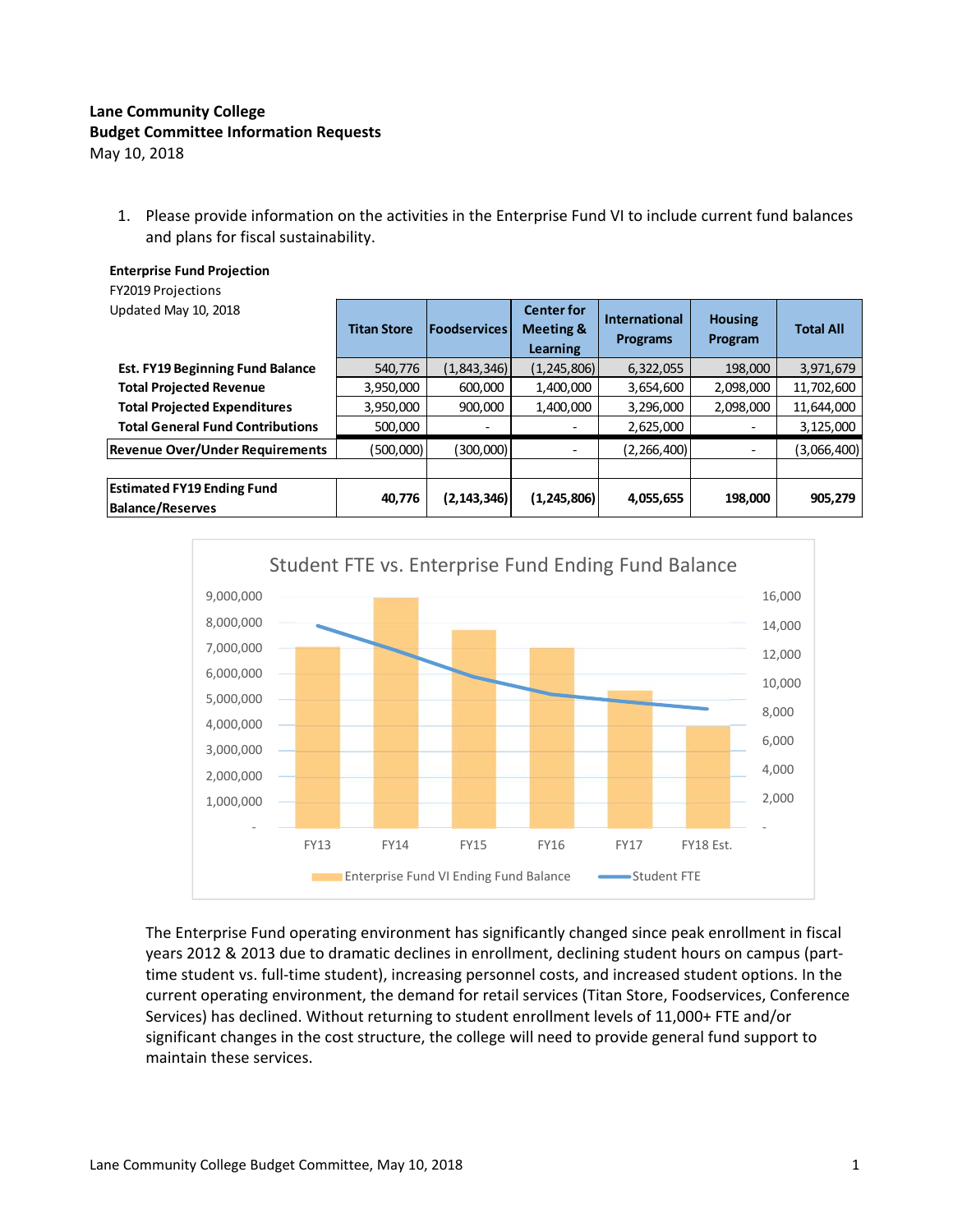2. Please provide information on the use of one-time funds in the proposed budget.

| <b>Item</b>                      | <b>Proposed Budget One-Time Funding</b> |
|----------------------------------|-----------------------------------------|
| Plane Sale                       | 255,300                                 |
| Fund Balances (ICP & Foundation) | 450,000                                 |
| International Fund Balance       | 1,400,000                               |
| Total                            | 2,105,300                               |

3. Please provide information on resident and non-resident student classifications.

Students who have established residency in Oregon for at least 90 days prior to the start of the term for which they are registering or are residents of bordering states (California, Idaho, Nevada, and Washington) are assessed **resident tuition** rates. Students who are residents of other states are assessed **non‐resident tuition** rates.



The 2017 Higher Education Price Index (HEPI) was released after the Board of Education applied the HEPI index to 2018‐2019 tuition rates. The 2018‐2019 tuition rates were established using the 2016 HEPI of 1.8%, resulting in a \$2 per credit increase to resident tuition. The 2017 HEPI, released in December 2017, is 3.7%. Applying the most current HEPI to the 2017‐2018 tuition rates would result in an increase of \$4 per credit for the 2018‐2019 academic year. The Budget Development Subcommittee recommends the board make this update/correction, which would establish the resident tuition rate at \$113.50 per credit and the non‐resident rate at \$270.00 per credit. International and non‐credit rates would not change.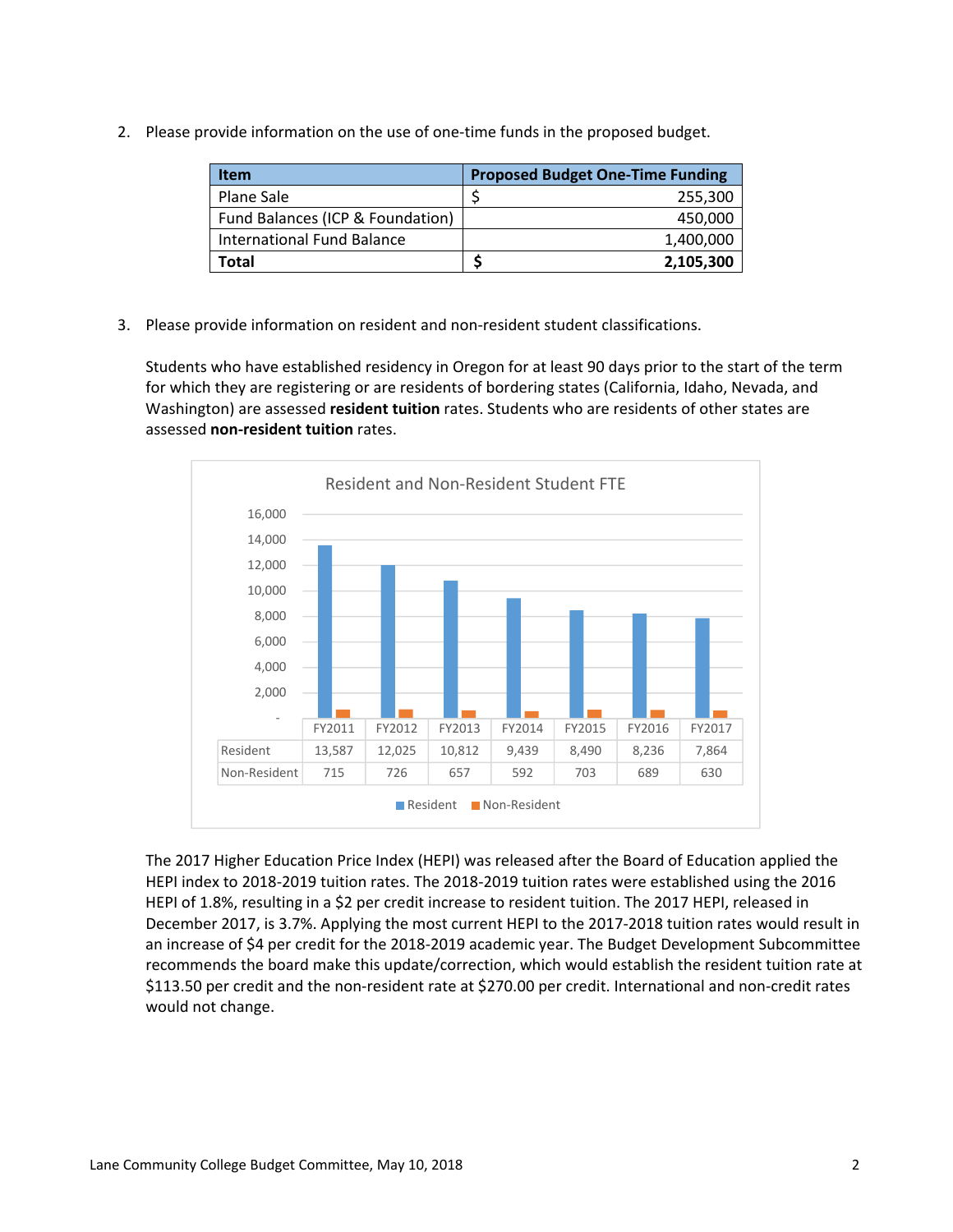4. Please provide information on the Early Separation Incentive program participation and results

32 employees participated in the program in FY 2018, with a budgeted savings goal of \$750,000. Cabinet is in the process of reviewing position requests for the coming year with this goal in mind. The chart below shows prior year participation history and budget savings.

## **Early Separation Incentive Summary**

| <b>FY 2015 - classified staff</b>                 | <b>Funds I &amp; IX   Other Funds</b> | Total |
|---------------------------------------------------|---------------------------------------|-------|
| $\mu$ Participants <sup><math>\Delta</math></sup> | 29                                    | 34    |
| Positions Filled/To Be Filled                     | 13                                    |       |

| Budgeted Savings FY16    | 678.000 | -       | 678,000   |
|--------------------------|---------|---------|-----------|
| Net Savings FY16         | 787,500 | 121.500 | 909,000   |
| Net Savings FY17 forward | 870.300 | 176.500 | 1,046,800 |

∆ 27 participants opted for the \$9,000 lump sum payout; 7 opted for the one‐year individual insurance coverage option

| <b>IFY 2016 - classified staff</b> | Funds I & IX | <b>Other Funds</b> |    | <b>Total</b> |
|------------------------------------|--------------|--------------------|----|--------------|
| $\mu$ Participants <sup>U</sup>    | 30           | 10                 |    | 40           |
| Positions Filled/To Be Filled      | 17           | 4                  |    | 21           |
|                                    |              |                    |    |              |
| Budgeted Savings FY17              | 500,000      |                    |    | 500,000      |
| Net Savings FY17                   | 776,900      | 229,900            | S. | 1,006,800    |
| Net Savings FY18 forward           | 822,300      | 241,400            |    | 1,063,700    |

 $^{\text{\tiny{U}}}$ 33 participants opted for the \$9,000 lump sum payout; 7 opted for the one-year individual insurance coverage option

| <b>FY 2017 - all employee groups</b>                                              | <b>Funds I &amp; IX   Other Funds</b> |        | <b>Total</b> |
|-----------------------------------------------------------------------------------|---------------------------------------|--------|--------------|
| $#$ Participants <sup><math>t</math></sup> (18 classified, 9 faculty, 5 managers) | 25                                    |        | 32           |
| Positions Filled/To Be Filled                                                     | 14                                    |        | 18           |
|                                                                                   |                                       |        |              |
| Budgeted Savings FY18                                                             | 614.800                               |        | 614,800      |
| Net Savings FY18                                                                  | 573,800                               | 70.000 | 643,800      |

Net Savings FY19 forward  $\begin{array}{c|c|c|c|c|c|c|c|c} \hline \text{843,600} & \text{843,600} \hline \end{array}$ 

 $^{\text{f}}$ All 32 participants in FY2017 opted for the \$10,000 lump sum payout.

| <b>FY 2018 - all employee groups</b>                           |         | <b>Funds I &amp; IX   Other Funds</b> | <b>Total</b> |
|----------------------------------------------------------------|---------|---------------------------------------|--------------|
| # Participants $\theta$ (20 classified, 11 faculty, 1 manager) | 30      |                                       | 32           |
| Positions Filled/To Be Filled                                  | TBD     | TBD                                   | TBD          |
|                                                                |         |                                       |              |
| Budgeted Savings FY19                                          | 750.000 |                                       | 750,000      |

**NOTES**  $^{\circ}$  27 participants opted for the lump sum payout; 5 opted for the one-year individual insurance coverage option

Figures include direct OPE of 25% Net Savings calculated after lump sum/insurance premium incentive, applicable backfill and filled positions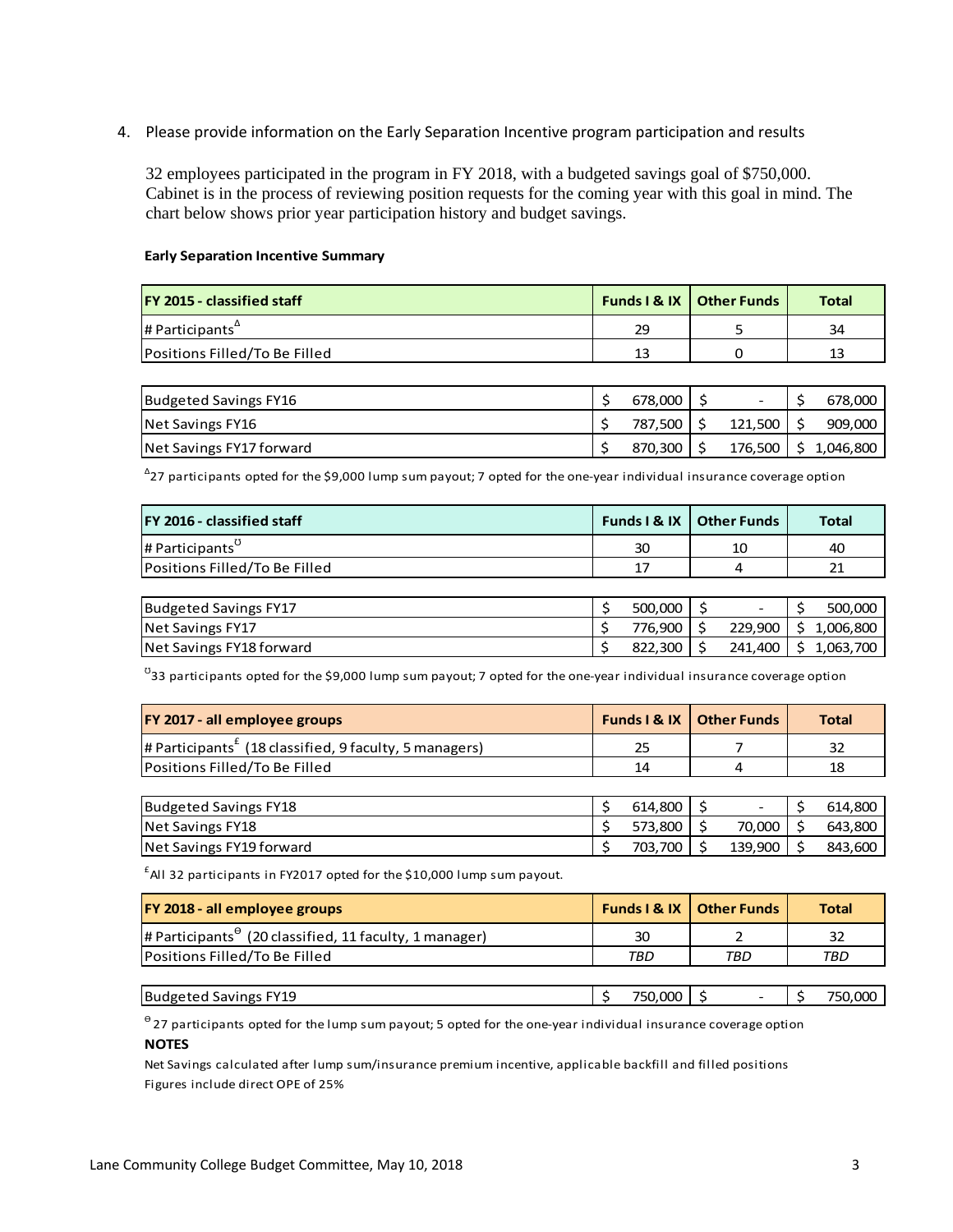5. Please provide information on the current year budget and financial projections

|                           | <b>FY2018 Adopted</b><br><b>Budget Plan</b> | 5.10.18 FY2018<br>Projection<br><b>Estimate</b> | Variance  |
|---------------------------|---------------------------------------------|-------------------------------------------------|-----------|
|                           | 0% CR decrease                              | -5.5% CR decrease                               |           |
| <b>Revenue</b>            |                                             |                                                 |           |
| Intergovernmental         | 43,607,800                                  | 43,961,600                                      | 0.81%     |
| <b>Tuition &amp; Fees</b> | 35,710,300                                  | 33,652,700                                      | $-5.76%$  |
| <b>Other Revenue</b>      | 8,138,400                                   | 7,282,000                                       | $-10.52%$ |
| Transfer In               | 2,302,600                                   | 2,114,700                                       | $-8.16%$  |
|                           | 89,759,100                                  | 87,011,000                                      | $-3.06%$  |
| <b>Expenditures</b>       |                                             |                                                 |           |
| Personnel                 | 74,376,500                                  | 74,339,600                                      | $-0.05%$  |
| <b>Other Expenditures</b> | 12,986,500                                  | 13,240,400                                      | 1.96%     |
| <b>Transfers Out</b>      | 2,396,100                                   | 2,209,200                                       | $-7.80%$  |
|                           | 89,759,100                                  | 89,789,200                                      | 0.03%     |

| <b>Revenue Over/Under Expenditures</b> | $\overline{\phantom{0}}$ | (2,778,200) |
|----------------------------------------|--------------------------|-------------|
| (Change in Fund Balance)               |                          |             |

6. Please provide clarity on Table 2: LCC Capital Budget figures presented on page 58 of the proposed budget document.

Table 2 shows budget and actuals. The data has been reconciled and updated to show actuals where appropriate. The updated table is below.

| Table 2: LCC Capital Budget - All Funds & All Sources (Page 58 of FY19 Proposed Budget) |                |                |                |                |                |                |                |                 |
|-----------------------------------------------------------------------------------------|----------------|----------------|----------------|----------------|----------------|----------------|----------------|-----------------|
|                                                                                         | <b>FY 2012</b> | <b>FY 2013</b> | <b>FY 2014</b> | <b>FY 2015</b> | <b>FY 2016</b> | <b>FY 2017</b> | <b>FY 2018</b> | <b>FY 2019</b>  |
| <b>Fund</b>                                                                             | <b>Actuals</b> | <b>Actuals</b> | <b>Actuals</b> | <b>Actuals</b> | <b>Actuals</b> | <b>Actuals</b> | <b>Budget</b>  | <b>Proposed</b> |
| <b>General Fund</b>                                                                     | 305,628        | 326,727        | 207,453<br>S   | 178,588        | 522,554        | 648,071        | 173,800        | 245,500         |
| Admin. Restricted                                                                       | 334,297        | 71,272         | 112,755        | 125,705        | 34,511         | 171,014        | 349,063        | 160,404         |
| Internal Service                                                                        | 82,809         | 129,162        |                |                | 29,195         |                | 25,000         |                 |
| Capital Fund                                                                            | 50,250,992     | 17,793,321     | 9,949,725      | 23,979,817     | 15,706,188     | 2,511,864      | 7,491,369      | 4,066,500       |
| Enterprise                                                                              | 229,176        | 69,869         | 45,598         | 300,125        | 29,129         | 87,827         | 20,000         |                 |
| Special Revenue                                                                         | 555,635        | 815,524        | 76,924         | 154,351        | 256,915        | 257,546        | 250,000        | 250,000         |
| Total                                                                                   | 51,758,537     | 19,205,875     | 10,392,455     | 24,738,586     | 16,578,492     | 3,676,322      | 8,309,232      | 4,722,404       |